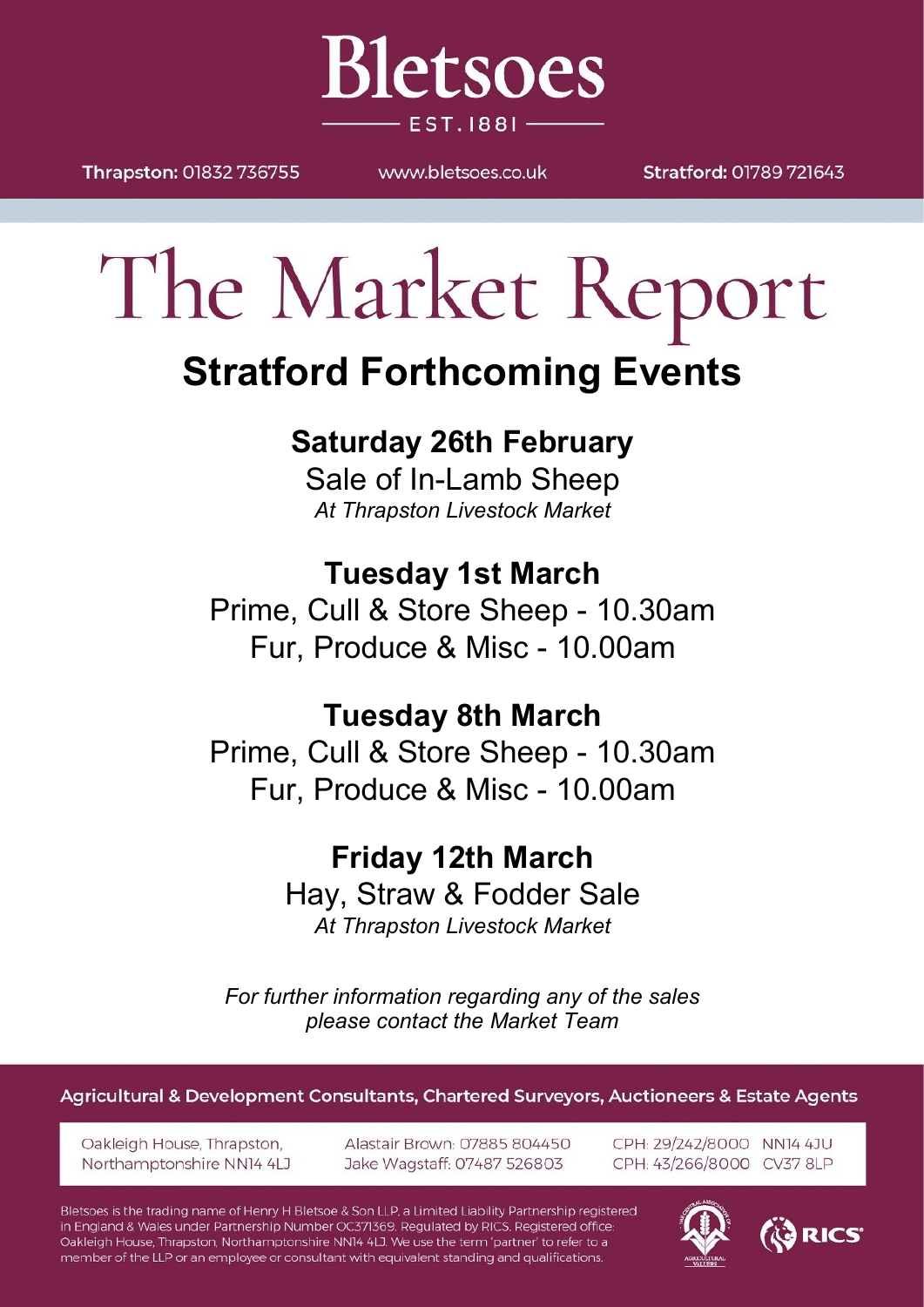#### **REPORT FOR TUESDAY 22ND FEBRUARY**

#### **Prime Hoggs**

**Lights** – Prices reached 230p for WW Steele for 32kg Easycare ram hoggets.

| w                |                     | From             |        | Average |             |
|------------------|---------------------|------------------|--------|---------|-------------|
| 230 <sub>p</sub> | 3.60<br><b>^ᄀ</b> へ | 230 <sub>p</sub> | £73.60 | 230p    | 3.60<br>— 1 |

**Standards** – Hadley Farms Ltd sold 35.5kg hoggets to 255p; K Walby sold 34kg hoggets to 251p; Sam Walby sold 33kg hoggets to 251p; RM Phillips & Partner sold 33.5kg hoggets to 250p; and MJ & IJ Gibbs sold 33.5kg hoggets to 250p.

|      |        | From |        | <b>Average</b> |        |
|------|--------|------|--------|----------------|--------|
| 255p | £90.53 | 242p | £82.83 | 246.1p         | £86.63 |

**Mediums** – Hadley Farms Ltd sold 41.5kg hoggets to 262p, WR Haines Ltd sold 41.5kg & 42kg hoggets to 260p; F Hadley sold 42.5kg hoggets to 259.5p, PD Bird sold 40kg hoggets to 255p; RM Phillips & Partner sold 39.5kg hoggets to 253.5p; Kevin Elgar sold 45kg hoggets to 253p; P & M Careless sold 44.5kg hoggets to 252p; and WR Spencer sold 41kg hoggets to 251p.

|      |                    | From |        | Average |        |
|------|--------------------|------|--------|---------|--------|
| 262p | ാല<br>2115<br>J.∠∪ | 249p | 100.00 | 255.6p  | 108.50 |

**Heavies** – P & M Careless sold 46kg hoggets to 254p; WR Haines Ltd sold 46.5kg hoggets to 254p; C & S Bloodstock Ltd sold 49kg & 51kg hoggets to 250p; Hadley Farms Ltd sold 48kg hoggets to 249p; RC & VA Underhill sold 48kg hoggets to 248.5p; K Walby sold 49kg hoggets to 240p; and Kevin Elgar sold 49kg hoggets to 239p.

| w    |              | From             |                                        | <b>Average</b> |            |
|------|--------------|------------------|----------------------------------------|----------------|------------|
| 254p | ົາ ລາ<br>.50 | 230 <sub>p</sub> | or<br>$\overline{\phantom{a}}$<br>ے ت. | 7p<br>246.7    | 18.<br>ے ا |

**Over 52kg** – PD Bird sold 56kg hoggets to 220p; P & M Careless sold 53.5kg hoggets to 220p; and Kevin Elgar sold 56kg hoggets to 201p.

| .u   |                   | From             |         | <b>Average</b> |  |
|------|-------------------|------------------|---------|----------------|--|
| 220p | L400.00<br>123.ZU | 201 <sub>p</sub> | ፤112.56 | 218.4p         |  |



Click the link to view our Stratford Facebook page for further up to date information about our sales pre and post sale. <https://www.facebook.com/StratfordLivestockMarket/>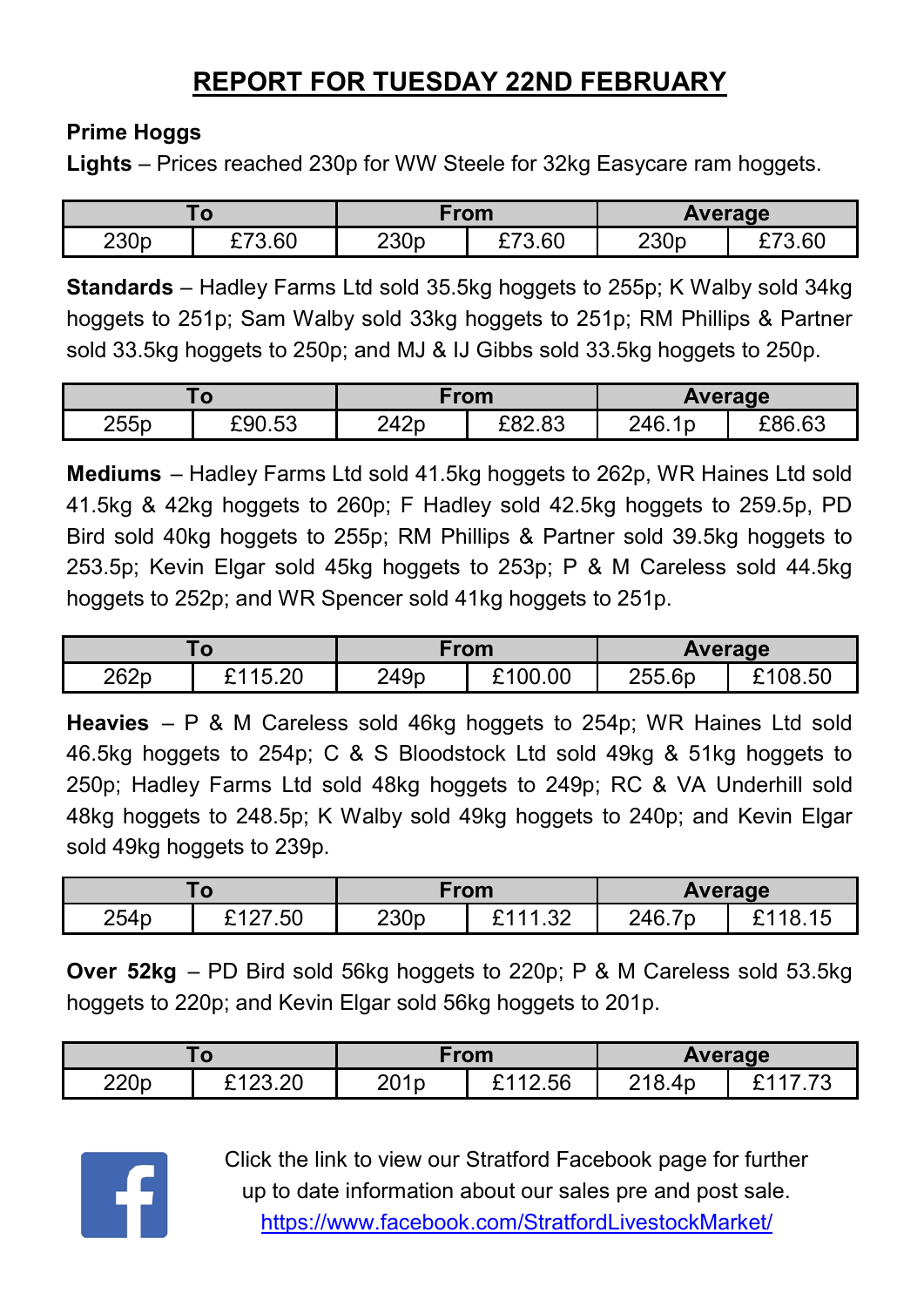#### **Store Hoggs**

RM Phillips & Partner sold a pen of sixteen stores to £98 from £69; GD Kilmister sold a pen of fourteen to £86.50 and a pen of sixteen to £74; MJ & IJ Gibbs sold to £80; K Walby sold to £67 from £50; and Sam Walby sold to £64.

| w      | rom    | Average       |  |
|--------|--------|---------------|--|
| £98.00 | 350.00 | $\sim$<br>.ol |  |

#### **Cull Ewes & Rams**

Top price sold to £109 for H Smith & Sons; E & N Noble sold to £107; A Summers sold to £104; Kevin Elgar sold to £98.50; and WR Spencer sold Mules to £91. Rams sold to £112 from £110 for RC & J Mann & Sons.

| . 0                     | From   | Average            |
|-------------------------|--------|--------------------|
| 2.00<br><b>ヽィィ</b><br>- | £40.00 | <u>ገጸና</u><br>3.48 |

#### **SPECIAL ENTRY**

#### **Tuesday 1st March**

Entries from M & Z Farming to include: Continental Ewes with Single Lambs and a Theave with a Single Lamb.

> *More entries are welcome, please let us know what you have presale, PLEASE.*

#### **SALES OF BPS ENTITLEMENTS & TRANSFER OF LAND FOR BPS PURPOSES**

The window to transfer entitlements opened on 31<sup>st</sup> January 2022 and will remain open up to 16<sup>th</sup> May 2022. If you have entitlements to sell, or wish to purchase new entitlements please register your interest with Grace Millbank in the Agricultural Team on 01832 732241 or [grace.millbank@bletsoes.co.uk](mailto:grace.millbank@bletsoes.co.uk)

If you have taken on new land since  $15<sup>th</sup>$  May 2021 it is worthwhile checking whether you need to transfer the land into your RPA registered business, if you intend to claim BPS on the land. The deadline to transfer land between businesses has been set as 3<sup>rd</sup> May 2022.